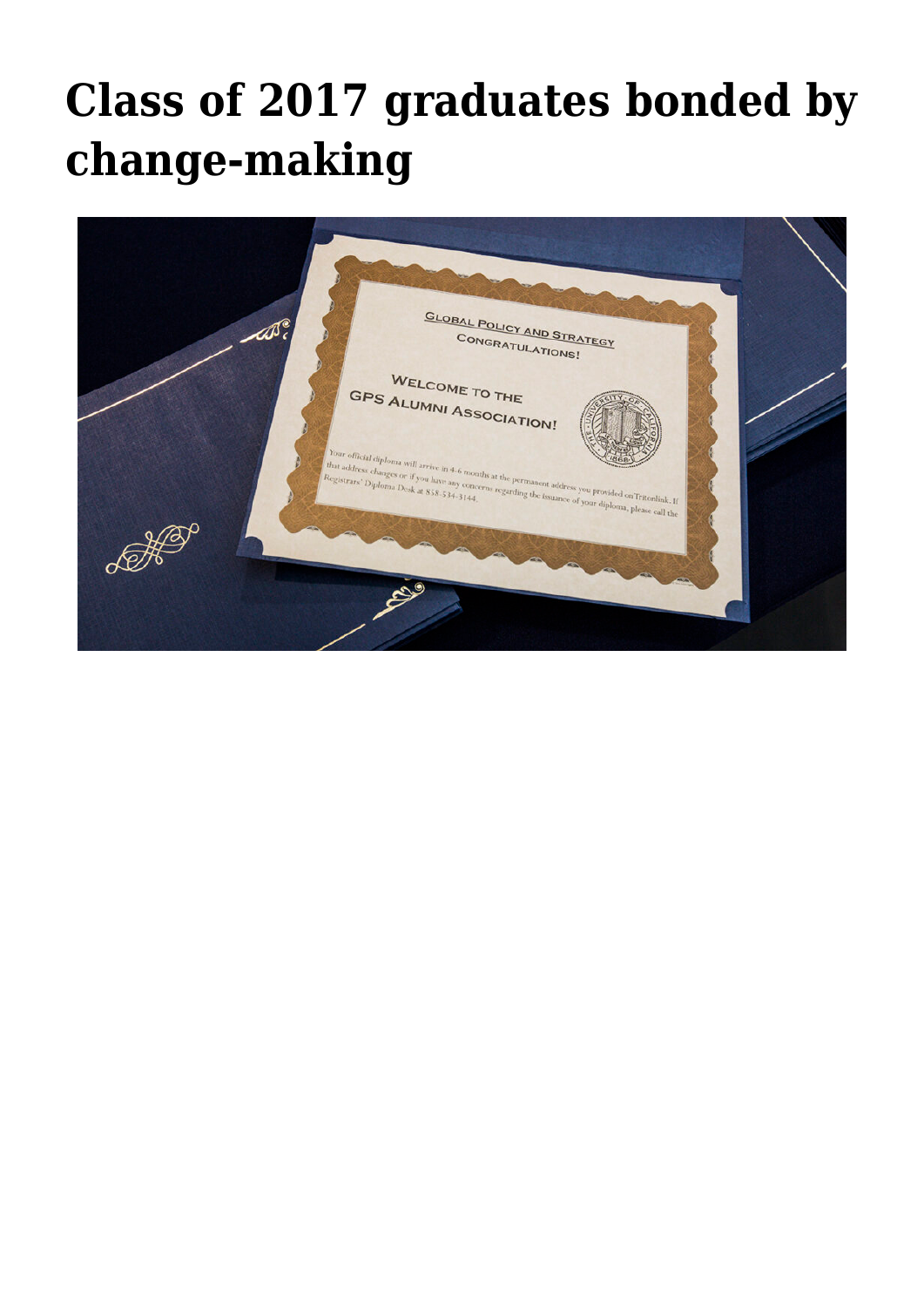

**With a keynote by Bank of Mexico Governor Agustín Carstens, GPS graduated 148 students at its 29th commencement ceremony on June 18**

By Sarah Pfledderer | GPS News



As the 29th graduating class from the UC San Diego School of Global Policy and Strategy (GPS) negotiated the stage that marked its passage from students to alumni, degree-holders walked away with more than a piece of paper in hand and hood drooped on their backs.

Collectively, they also carried a commitment to hard work, eagerness for understanding and a union beyond commiserating over their studies, declared Daniela Pardo-Yepez, MIA '17, as GPS's student commencement speaker.

"We come from countries as far as Chile, Korea, Russia and Vietnam," Pardo-Yepez reminded. "This is a group of individuals who have no problem putting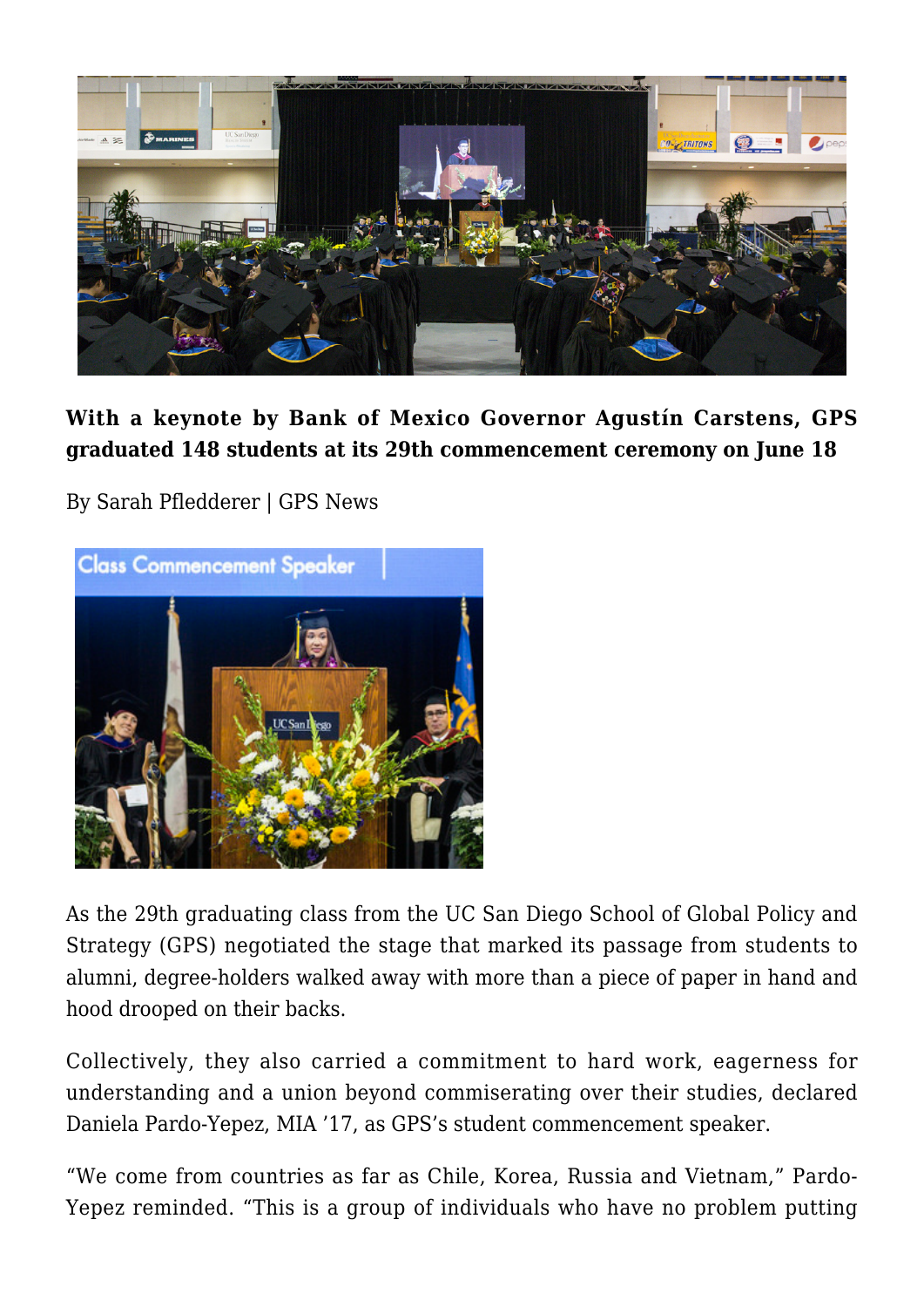others first because they realize in the end it creates a more productive and rewarding environment, where we are all a part of the winning coalition. … This has made us more than classmates and turned us into lifelong friends."

On June 18, GPS graduated 148 students, bestowing 110 [MIA](https://gps.ucsd.edu/academics/mia.html) degrees, 31 [MAS-IA](https://gps.ucsd.edu/academics/mas-ia.html) degrees and seven [BA/MIA](https://gps.ucsd.edu/academics/ba-mia.html) degrees. Professor [Barbara F. Walter](https://gps.ucsd.edu/faculty-directory/barbara-walter.html) and Associate Professor [Krislert Samphantharak](https://gps.ucsd.edu/faculty-directory/krislert-samphantharak.html) conducted the hooding of graduates, with more than 700 faculty, staff, friends and family in attendance.



The ceremony followed UC San Diego's all-campus commencement on June 17, featuring a keynote by His Holiness the 14th Dalai Lama. Dr. [Agustín Carstens,](https://gpsnews.ucsd.edu/bank-of-mexico-governor-to-speak-at-gps-commencement.html) governor of the Bank of Mexico, served as the keynote for GPS's graduation, expanding on the value of relationship-building in policymaking and exampling the North American Free Trade Agreement.

Head of Mexico's national bank since 2010, Carstens is a former minister of finance who has served as executive director of the International Monetary Fund and member of the G-20 Financial Stability Board steering committee. Later this year, he will become the first central banker from an emerging economy to assume the role of general manager of the Bank for International Settlements.

"As policymakers, we must recognize the reality that time changes many things," Carstens said. "We must be more than makers of policy. We must monitor policy and change policy."

Per GPS Acting Dean [Gordon Hanson's](https://gps.ucsd.edu/faculty-directory/gordon-hanson.html) measurement, GPS's class of 2017 is up to the test.